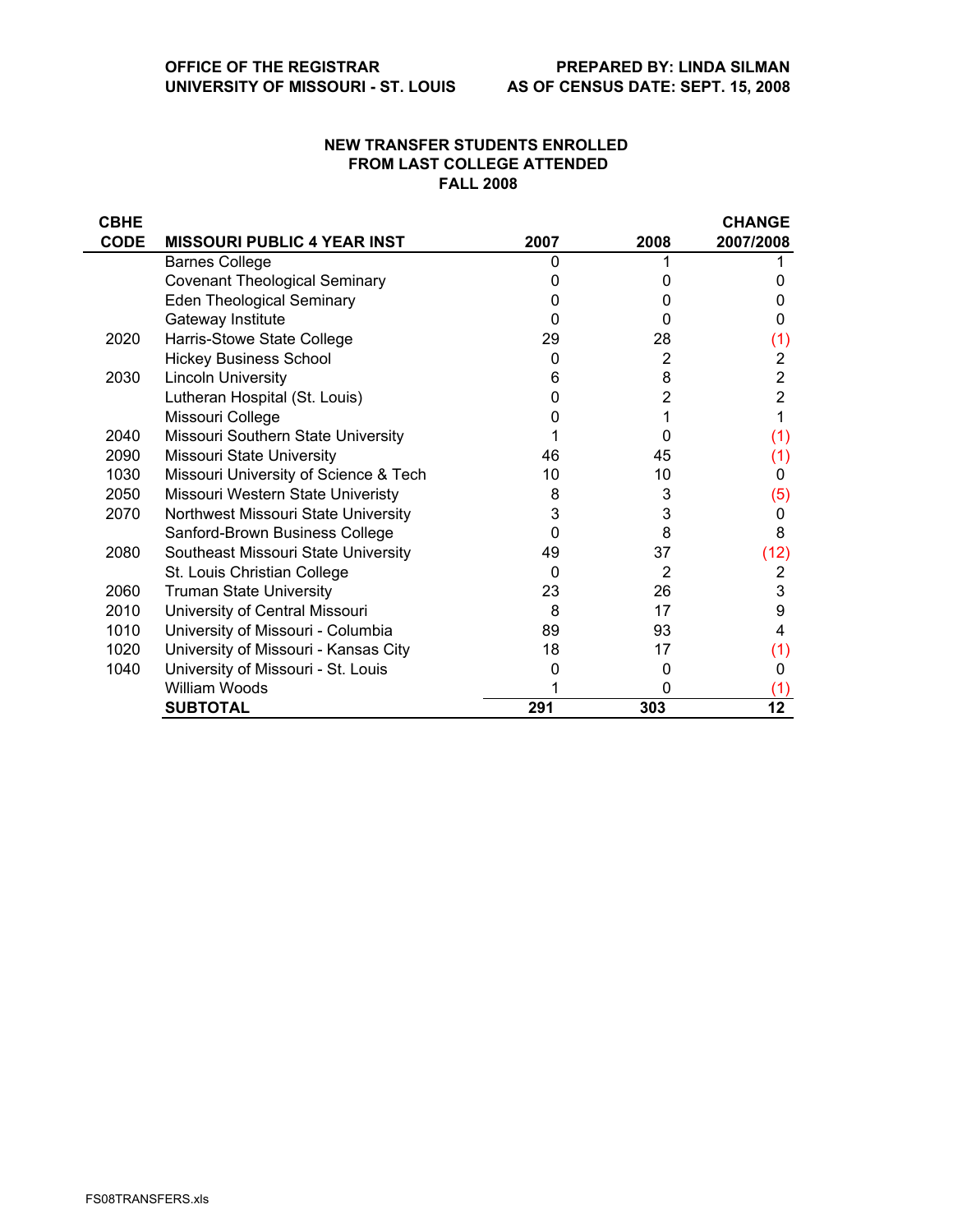| <b>CBHE</b> |                                           |      |      | <b>CHANGE</b> |
|-------------|-------------------------------------------|------|------|---------------|
| <b>CODE</b> | <b>MISSOURI PUBLIC TWO-YEAR INST</b>      | 2007 | 2008 | 2007/2008     |
|             | <b>Crowder College</b>                    |      | 0    | (1)           |
| 3020        | <b>East Central College</b>               | 18   | 20   | 2             |
| 3030        | Jefferson College                         | 56   | 52   | (4)           |
| 3050        | <b>Longview Community College</b>         | 2    | 3    |               |
| 3090        | Mineral Area College                      | 15   | 11   | (4)           |
| 3100        | Moberly                                   | 8    | 3    | (5)           |
|             | Other Two Year                            | 40   | 0    | (40)          |
| 3025        | <b>Ozark Technical Communtiy College</b>  |      |      | 4             |
|             | Penn Valley                               |      |      | (1)           |
| 3105        | St. Charles County Community College      | 184  | 218  | 34            |
| 3120        | St. Louis Community College - Florissant  | 168  | 172  | 4             |
| 3140        | St. Louis Community College - Meramec     | 286  | 272  | (14)          |
|             | St. Louis Community College - Wildwood    | 0    | 13   | 13            |
| 3130        | St. Louis Communtiy College - Forest Park | 172  | 137  | (35)          |
| 3160        | <b>Three Rivers Community College</b>     |      | 3    | 2             |
|             | <b>SUBTOTAL</b>                           | 952  | 908  | (44)          |
|             |                                           |      |      |               |

| <b>CBHE</b> |                                        |                |                | <b>CHANGE</b> |
|-------------|----------------------------------------|----------------|----------------|---------------|
| <b>CODE</b> | <b>MISSOURI PRIVATE FOUR-YEAR INST</b> | 2007           | 2008           | 2007/2008     |
|             | Avila College                          |                | 0              | (1)           |
|             | Central Christian College of the Bi    | 0              |                |               |
| 5030        | <b>Central Methodist University</b>    | 2              | 4              | 2             |
|             | Chamberlain College of Nursing         | $\Omega$       | 3              | 3             |
| 5040        | Columbia College                       | 5              | 17             | 12            |
| 5050        | <b>Culver-Stockton College</b>         |                | 2              |               |
| 5060        | <b>Drury Univeristy</b>                | 2              | 2              | 0             |
| 5080        | Fontbonne College                      | 11             | 13             | 2             |
| 5090        | Hannibal-Lagrange College              | 0              |                |               |
|             | Jewish Hosp College of Nursing Allied  | 0              | 5              | 5             |
| 5100        | <b>Lindenwood University</b>           | 34             | 19             | (15)          |
|             | Logan College of Chiropractice         | 0              | $\overline{2}$ | 2             |
| 5110        | Maryville University of St. Louis      | 13             | 11             | (2)           |
| 5120        | <b>Missouri Baptist University</b>     | 12             | 8              | (4)           |
| 5130        | Missouri Valley College                | 0              |                |               |
| 5140        | Park College                           | 0              |                |               |
| 5150        | Rockhurst College                      | 0              | 4              | 4             |
| 4020        | Saint Louis University Main Campus     | 38             | 41             | 3             |
| 5170        | Southwest Baptist University           | $\overline{2}$ | 0              | (2)           |
|             | St. Louis College of Pharmacy          | 0              | 4              | 4             |
| 5180        | <b>Stephens College</b>                | 4              |                | (3)           |
| 4030        | <b>Washington University</b>           | 13             | 15             | 2             |
| 5200        | <b>Webster University</b>              | 12             | 12             | 0             |
| 5210        | <b>Westminister College</b>            | $\overline{2}$ | 3              |               |
| 5220        | William Jewel College                  | $\mathbf{0}$   |                |               |
|             | <b>SUBTOTAL</b>                        | 152            | 171            | 19            |

| <b>CBHE</b> |                                       |       |       | <b>CHANGE</b> |
|-------------|---------------------------------------|-------|-------|---------------|
| <b>CODE</b> | <b>MISSOURI PRIVATE TWO-YEAR INST</b> | 2007  | 2008  | 2007/2008     |
| 6050        | Barnes-Jewish College, Goldfarb Sch   |       |       |               |
|             | Missouri Baptist Med Ctr School of    |       |       |               |
|             | Ranken Technical Institute            |       |       |               |
|             | Wentworth Military Academy            |       |       |               |
|             | <b>SUBTOTAL</b>                       |       |       |               |
|             | <b>MISSOURI GRAND TOTAL</b>           | 1.395 | 1.388 |               |
|             |                                       |       |       |               |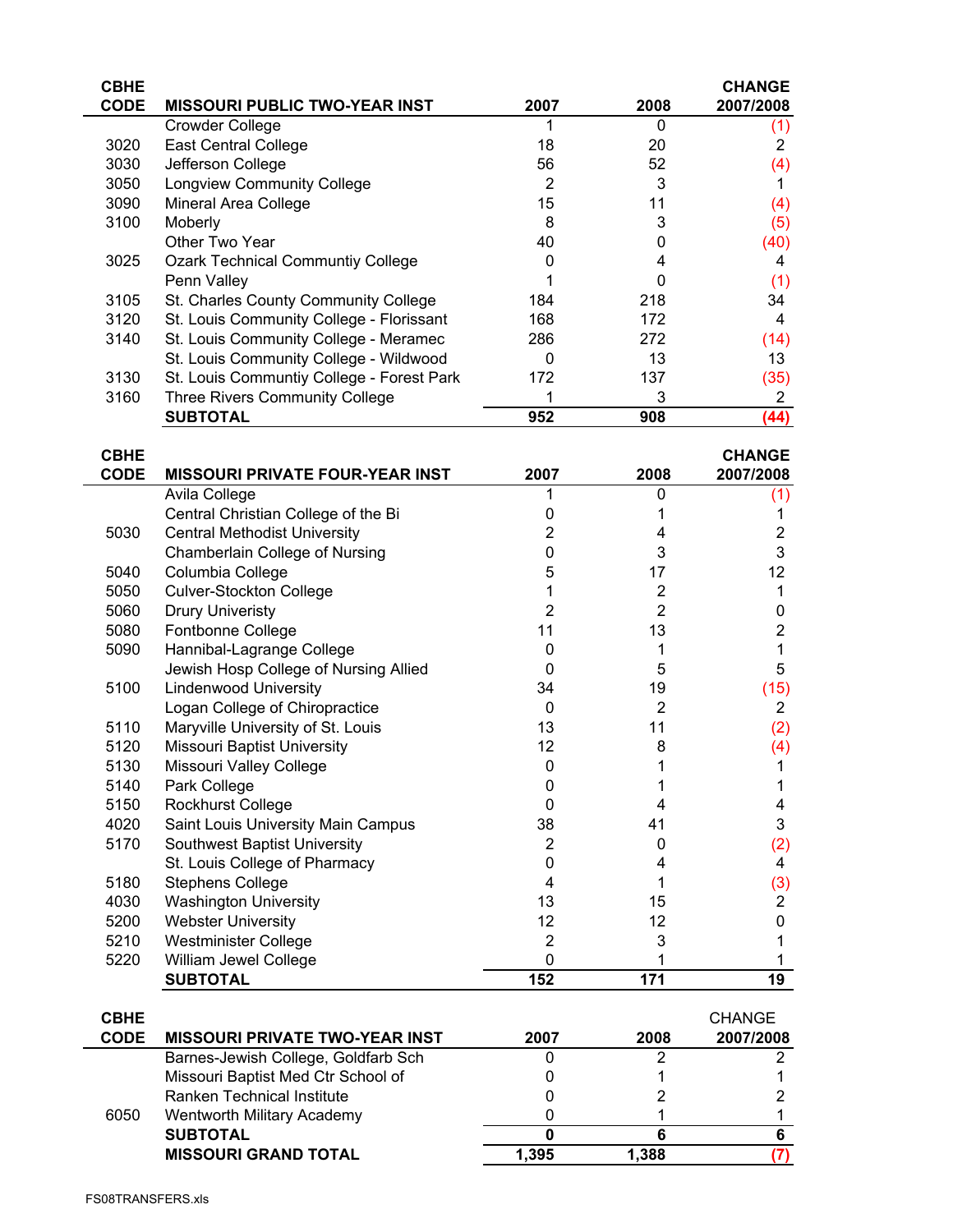| <b>OUT-OF-STATE INSTITUTIONS</b> |             |                         | <b>CHANGE</b>           |
|----------------------------------|-------------|-------------------------|-------------------------|
| <b>By Leading Institutions</b>   | 2007        | 2008                    | 2007/2008               |
| Alabama                          | 0           | 6                       | 6                       |
| Alaska                           | 0           | 1                       | 1                       |
| Ariziona                         | 10          | 7                       | (3)                     |
| Arkansas                         | 11          | 8                       | (3)                     |
| California                       | 17          | 8                       | (9)                     |
| Colorado                         | 0           | 5                       | 5                       |
| Connecticut                      | 0           | 1                       | 1                       |
| District of Columbia             | 0           | 3                       | 3                       |
| Florida                          | 5           | 7                       | $\overline{2}$          |
| Georgia                          | 0           | 8                       | 8                       |
| Hawaii                           | 0           | 1                       | 1                       |
| Idaho                            | 0           | 1                       | 1                       |
| <b>Illinois</b>                  | 155         | 132                     | (23)                    |
| Indiana                          | 15          | 11                      | (4)                     |
| lowa                             | 11          | 8                       | (3)                     |
| Kansas                           | 11          | 11                      | 0                       |
| Kentucky                         | $\pmb{0}$   | 8                       | 8                       |
| Louisiana                        | 5           | 7                       | $\overline{2}$          |
| Maryland                         | 0           | $\overline{2}$          | $\overline{2}$          |
| Massachusetts                    | 0           | 1                       | 1                       |
| Michigan                         | 0           | 5                       | 5                       |
| Minnesota                        | 0           | 5                       | 5                       |
| Mississippi                      | 0           | 5                       | 5                       |
| Nebraska                         | 0           | 1                       | 1                       |
| Nevada                           | 0           | 1                       | 1                       |
| New Hampshire                    | 0           | 1                       | 1                       |
| New Jersey                       | 0           | $\overline{c}$          | $\overline{2}$          |
| <b>New Mexico</b>                | 0           | 0                       | 0                       |
| New York                         | 4           | 5                       | 1                       |
| North Carolina                   |             | 3                       |                         |
| North Dakota                     | 0<br>0      | $\overline{2}$          | 3<br>$\overline{2}$     |
| Ohio                             | 8           | 13                      |                         |
|                                  |             |                         | 5                       |
| Oklahoma                         | 0           | $\overline{\mathbf{c}}$ | $\overline{\mathbf{c}}$ |
| Oregon                           | 0           | 1                       | 1                       |
| Pennsylvania                     | 0           | 3                       | 3                       |
| South Carolina                   | $\mathsf 0$ | 3                       | 3                       |
| South Dakota                     | 0           | 1                       | 1                       |
| Tennessee                        | 0           | 14                      | 14                      |
| Texas                            | 13          | 15                      | $\overline{2}$          |
| Utah                             | 0           | 3                       | 3                       |
| Vermont                          | 0           | $\overline{2}$          | $\overline{2}$          |
| Virginia                         | 0           | 4                       | 4                       |
| Washington                       | 0           | $\overline{2}$          | $\overline{2}$          |
| West Virginia                    | 0           | 0                       | 0                       |
| Wisconsin                        | 0           | 5                       | 5                       |
| Wyoming                          | 0           | 0                       | 0                       |
| <b>SUBTOTAL</b>                  | 265         | 334                     | 69                      |
|                                  |             |                         | <b>CHANGE</b>           |
| <b>OTHERS</b>                    |             |                         | 2007/2008               |
| Other Out-Of-State               | 106         | 1                       | (105)                   |
| Foreign                          | 82          | 84                      | 2                       |
| Unknown                          | 36          | 37                      |                         |
| <b>SUBTOTAL</b>                  | 224         | 122                     | (102)                   |